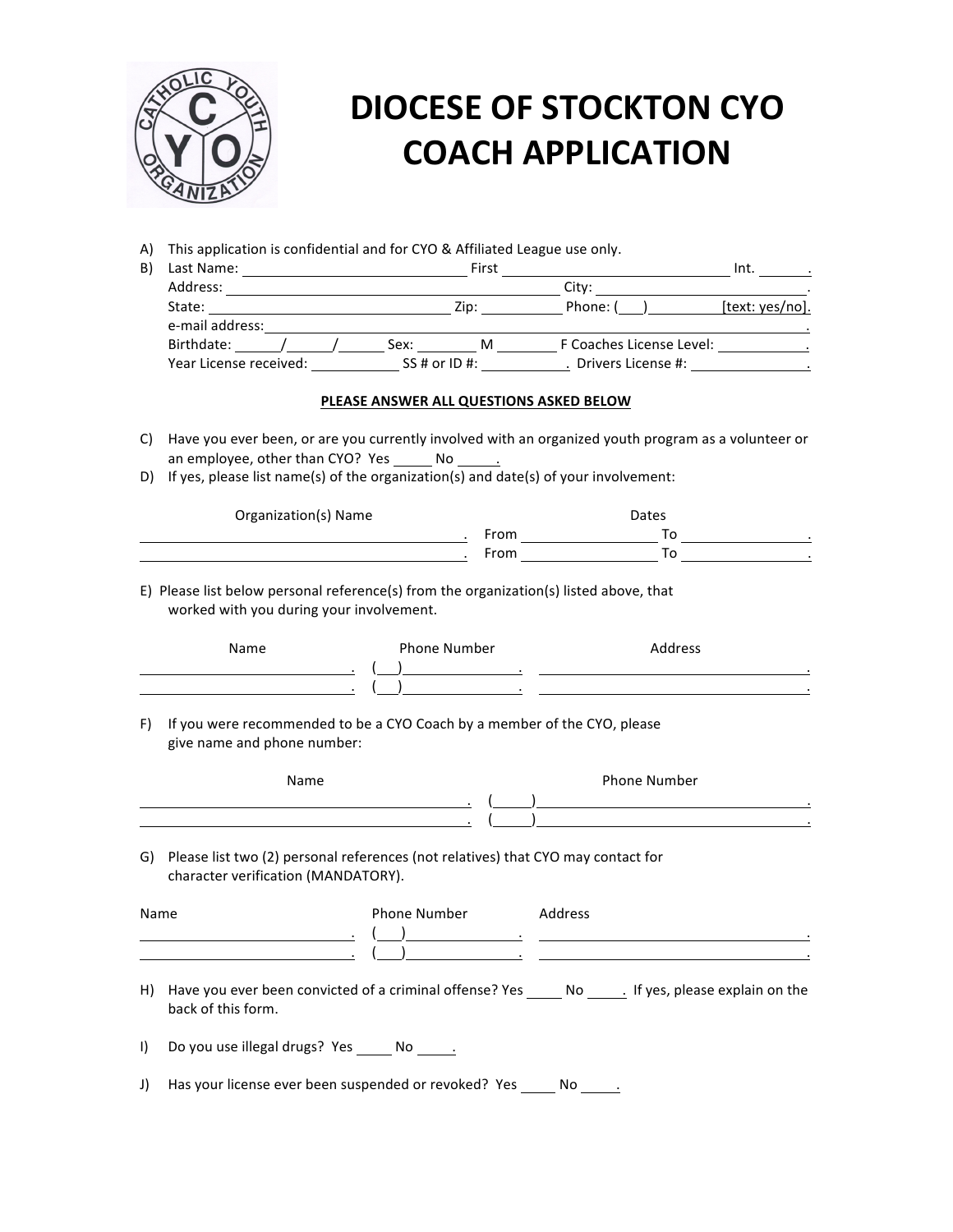- K) Does a report accusing you of child abuse appear on the Child Abuse Index maintained by the California Department of Justice? Yes No .
- L) Other than the above, is there any fact or circumstance involving you or your background that would call into question your being entrusted with the supervision, guidance, and care of young people? Yes No.
- M) A Yes answer to one of the above questions will not necessarily disqualify you as a volunteer coach. A league may request additional information.
- N) I have read the CYO Coaches Code of Conduct (back of application) and agree to uphold the rules and philosophy of CYO.
- O) I agree to allow an authorized CYO representative contact any personal references I have listed on this application.
- P) I agree to allow an authorized CYO representative to conduct any background checks they feel are necessary to verify the information I have given on this application. In signing this application, I certify that the information I have given is true and correct.

 . . . .

 .

 . . .

 .

 . .

 $\begin{bmatrix} \Delta \end{bmatrix}$  and  $\begin{bmatrix} \Delta \end{bmatrix}$  and  $\begin{bmatrix} \Delta \end{bmatrix}$  and  $\begin{bmatrix} \Delta \end{bmatrix}$  and  $\begin{bmatrix} \Delta \end{bmatrix}$  and  $\begin{bmatrix} \Delta \end{bmatrix}$  and  $\begin{bmatrix} \Delta \end{bmatrix}$  and  $\begin{bmatrix} \Delta \end{bmatrix}$  and  $\begin{bmatrix} \Delta \end{bmatrix}$  and  $\begin{bmatrix} \Delta \end{bmatrix}$  and  $\begin{bmatrix} \Delta \end$ Coach's Signature

 $\mathsf{COMMENTS:}$   $\mathsf{COMMENTS:}$   $\mathsf{COMMENTS:}$   $\mathsf{COMMENTS:}$   $\mathsf{COMMENTS:}$   $\mathsf{OMMIN}$ 

AVAILABILITY FOR PRACTICE MONDAY THROUGH FRIDAY BETWEEN 3:00 PM AND 9:00 PM:

#### **COACH'S CODE**

 .

- Basketball/Volleyball is a game for happiness
- The laws of Basketball/Volleyball should be regarded as mutual agreements, the spirit of which should be respected and unbroken.
- Visiting teams and spectators are honored guests.
- No advantages expect those of superior skill should be sought.
- Officials and opponents should be treated and regarded as honest.
- Accept official decisions without anger no matter how unfair they may seem. Winning is desirable, but winning at any cost defeats the purpose of the game.
- Losing can be a triumph when the team has given its best.
- The ideal is the greatest good to the greatest number.
- In Basketball/Volleyball, as in life, treat others as you would have them treat yo